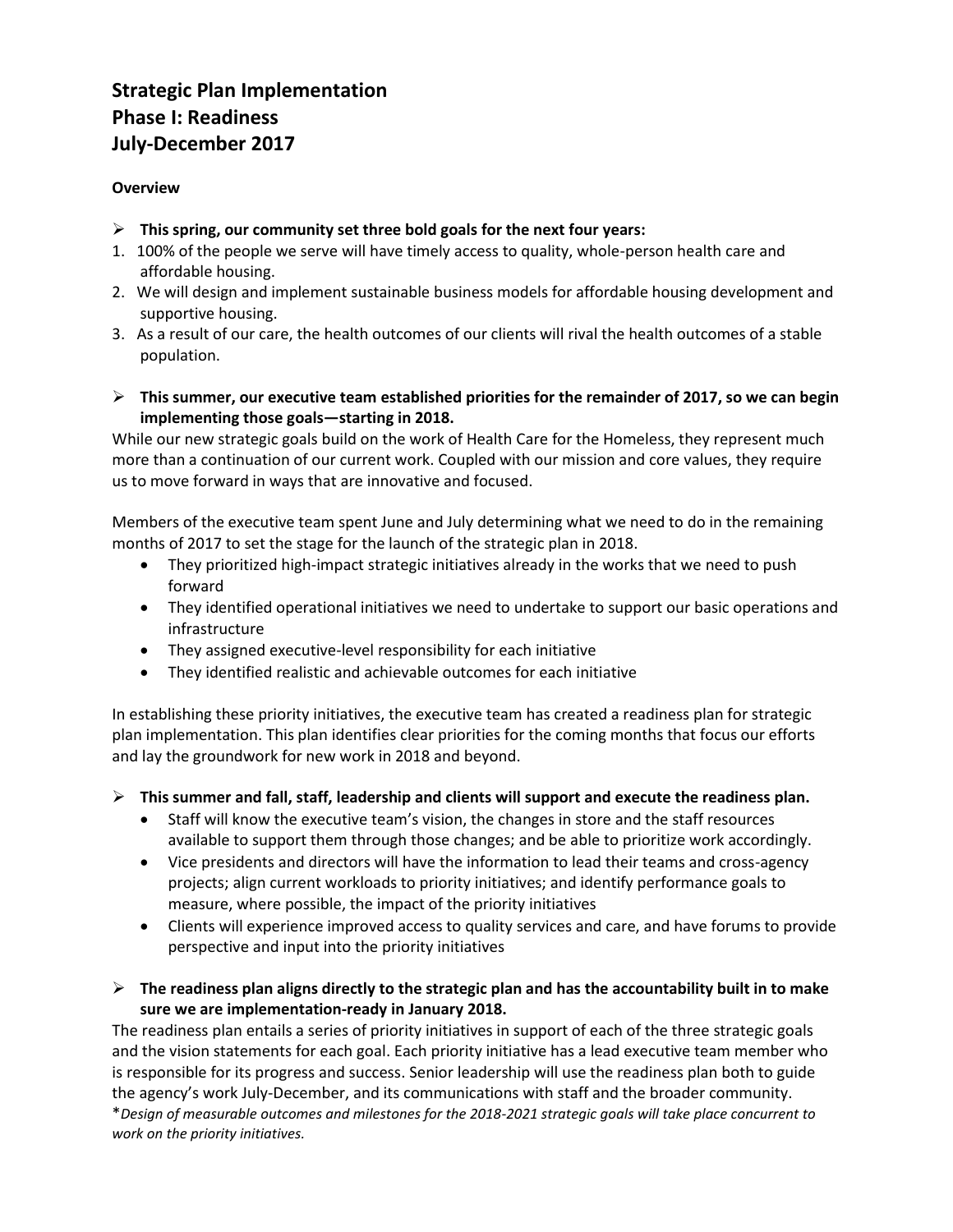## **Readiness Plan Strategic Initiatives Strategic Goal 1**

The readiness plan entails a series of priority initiatives in support of each of the three strategic goals and the vision statements for each goal. Each priority initiative has a lead executive team member who is responsible for its progress and success. Senior leadership will use the readiness plan to guide the agency's work July-December, and its communications with staff and the broader community. \**Design of measurable outcomes and milestones for the 2018-2021 strategic goals will take place concurrent to work on the priority initiatives.*

## **100% of the people we serve will have timely access to quality, whole-person health care and affordable housing.**

To lay the groundwork for accomplishing Strategic Goal 1, we will form a time-limited Goal 1 workgroup to create staff and client guidelines regarding the population we serve (CHO—Chief Health Officer). These guidelines will ground all other readiness plan activities for Strategic Goal 1.

## *1.1.Clients get the care and housing they need, when they need it*

- Implement standardized scheduling across the agency (CAO—Chief Administrative Officer)
- Launch an automated appointment reminder system (CAO)
- Improve the client assistance process (CAO)
- Expand Baltimore County care team (CHO) and move into a new clinic site (CAO)
- Create "North Fallsway" team (CHO)
- Launch full-time dedicated staffing pattern on the Mobile Clinic (CHO)
- Introduce and integrate new Community Health Worker role into the agency (CHO)
- Launch Sojourner Place at Argyle House permanent supportive housing program (CHO)
- Begin providing dental care to youth in DSS foster care (CHO)
- Ensure access to obstetrics for clients (CHO)
- Design 2018 behavioral health integration plan (CHO)

#### *1.2. We continually strive to improve the services and care we deliver*

- Review and assess the agency-wide client registration process (CAO)
- Launch a set of revised and new clinic administration policies and procedures (CAO)
- Establish formal hospital admitting privileges for Mercy, Bon Secours Baltimore, MedStar Franklin Square and University of MD Upper Chesapeake Health (CHO)
- Launch a set of new and revised medical policies and procedures (CHO)
- Implement next steps to strengthen the peer review process (CHO)
- Delineate site, discipline and care team functions and roles (CHO)
- Begin dental safety and infection control review (CHO)
- Analyze and integrate results from client surveys into 2018 plan for client surveys (CQO—Chief Quality Officer)
- Establish 2018 Health Home goals (CQO)
- Strengthen care team infrastructure and orientation (CQO)

## *1.3. Staff members are prepared and supported to do their very best work*

- Introduce competency model and identify staff competencies (CSO—Chief Strategy Officer)
- Launch a set of new and revised human resources policies and procedures (CSO)
- Build new agency training and orientation programs (CSO)
- Analyze and integrate results from a staff survey into 2018 HR and communications plans (CSO)
- Launch ADP self-service module for staff (CSO)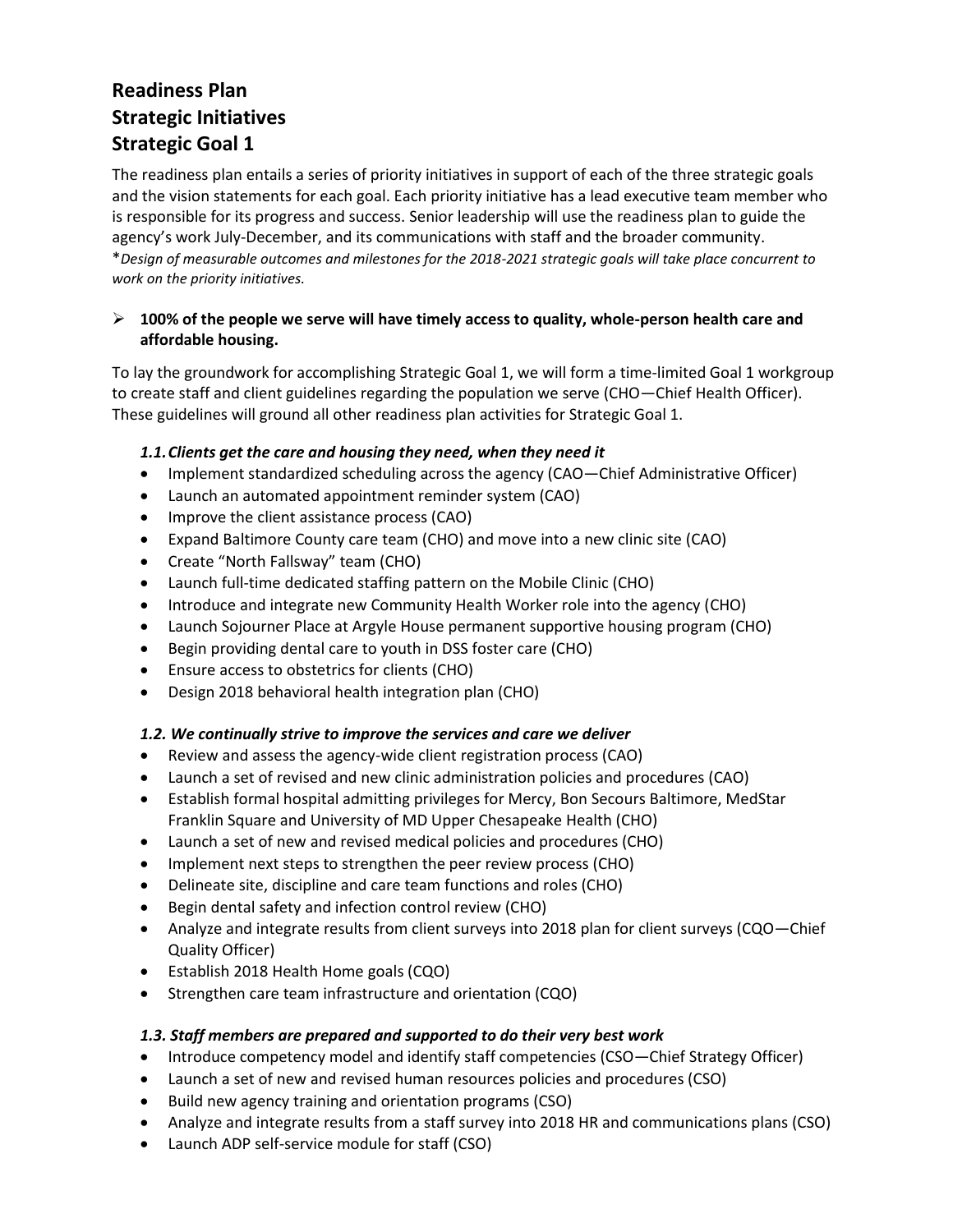# **Readiness Plan Strategic Initiatives Strategic Goal 2**

The readiness plan entails a series of priority initiatives in support of each of the three strategic goals and the vision statements for each goal. Each priority initiative has a lead executive team member who is responsible for its progress and success. Senior leadership will use the readiness plan to guide the agency's work July-December, and its communications with staff and the broader community. \**Design of measurable outcomes and milestones for the 2018-2021 strategic goals will take place concurrent to work on the priority initiatives.*

## *We will design and implement sustainable business models for affordable housing development and supportive housing.*

To lay the groundwork for accomplishing Strategic Goal 2, we will design, recruit for and activate a new Housing Committee of the Board of Directors (CEO—Chief Executive Officer). This committee will guide all other readiness plan activities for Strategic Goal 2.

## *2.1.We, through public and private partnerships, create new affordable housing units*

- Assess the state and local policy and advocacy landscape in affordable housing and identify opportunities (CSO—Chief Strategy Officer)
- Educate agency leadership on affordable housing development (CEO)
- Add expertise and structure to 2018 board and leadership volunteer pool (CEO)
- Learn from successful Health Care for the Homeless housing developers (CEO)
- Explore a sustainable payment model pilot for permanent supportive housing (CEO)

## *2.2.There is broad commitment and support for affordable housing*

- Advance research at the intersection of health and housing (CHO—Chief Health Officer)
- Improve housing data collection and reporting (CQO—Chief Quality Officer)
- Document and create an agency narrative about our work in supportive housing (CSO)
- Expand the major gifts program (CSO)

#### *2.3. Clients have homes and the support they need to participate in their communities*

- Identify the need for housing and health care within our current areas of service (CEO)
- Establish policy and advocacy plan for 2018 (CSO)
- Refer to 1.1.1.: Launch of Sojourner Place at Argyle House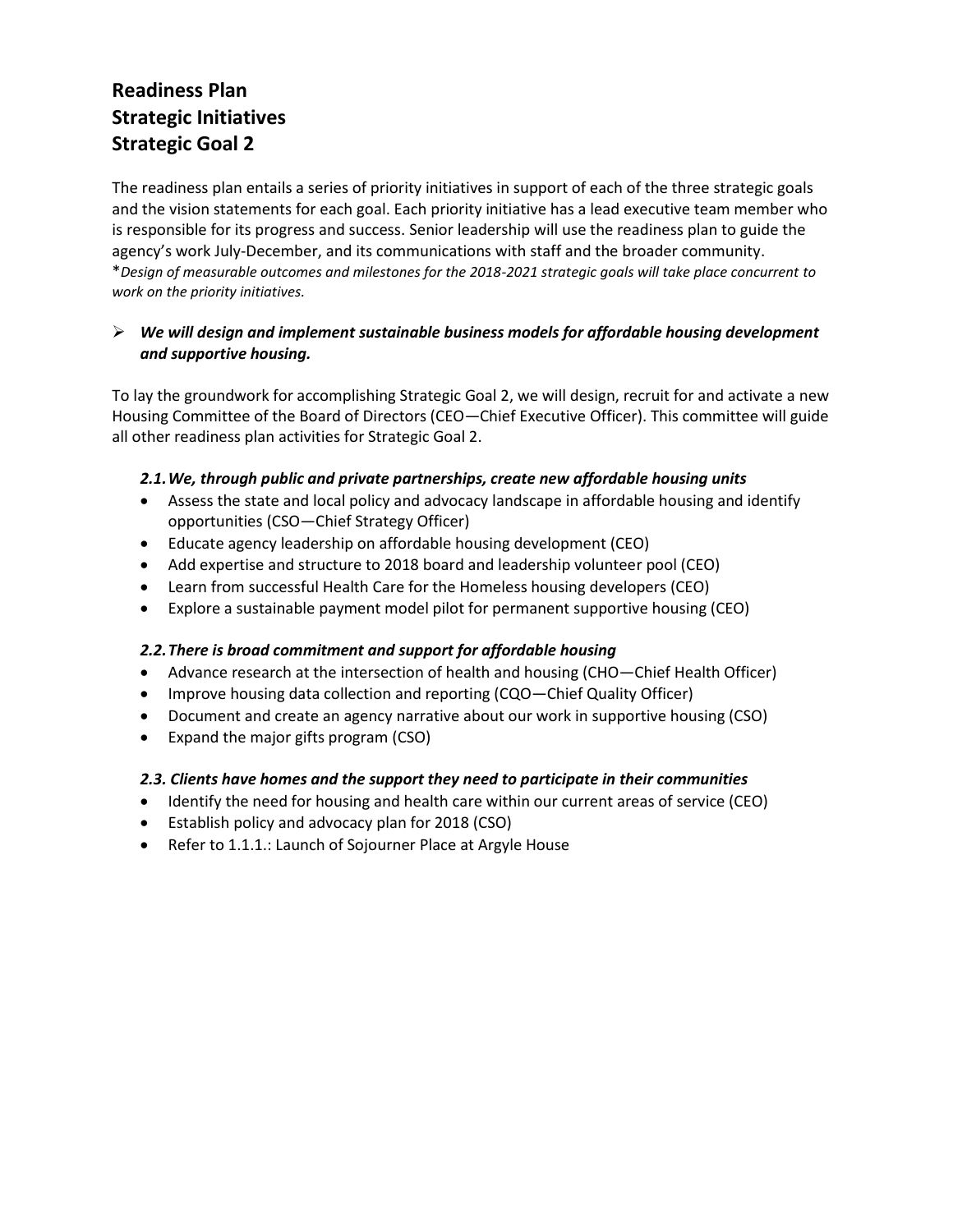# **Readiness Plan Strategic Initiatives Strategic Goal 3**

The readiness plan entails a series of priority initiatives in support of each of the three strategic goals and the vision statements for each goal. Each priority initiative has a lead executive team member who is responsible for its progress and success. Senior leadership will use the readiness plan to guide the agency's work July-December, and its communications with staff and the broader community. \**Design of measurable outcomes and milestones for the 2018-2021 strategic goals will take place concurrent to work on the priority initiatives.*

## *As a result of our care, the health outcomes of our clients will rival the health outcomes of a stable population.*

To lay the groundwork for accomplishing Strategic Goal 3, we will form a time-limited Goal 3 workgroup to determine which health outcomes we will measure (CQO—Chief Quality Officer). These outcomes will drive all other readiness plan activities for Strategic Goal 3.

## *3.1. We improve the health of all clients, despite their health and housing instability*

- Create 2018 Performance Improvement Plan (CQO)
- Roll out HIV and Hepatitis C universal screenings (CQO)
- Strengthen ability to visualize, organize and analyze clinical data with new software (CQO)
- Capture social determinants of health in practice and within EHR (CHO– Chief Health Officer)

## *3.2. Our model of care is proven to work for highly vulnerable populations*

Refer to 2.2.2.: Advance research at the intersection of health and housing

## *3.3. Clients can manage their own care to the best of their ability*

 $\bullet$  n/a